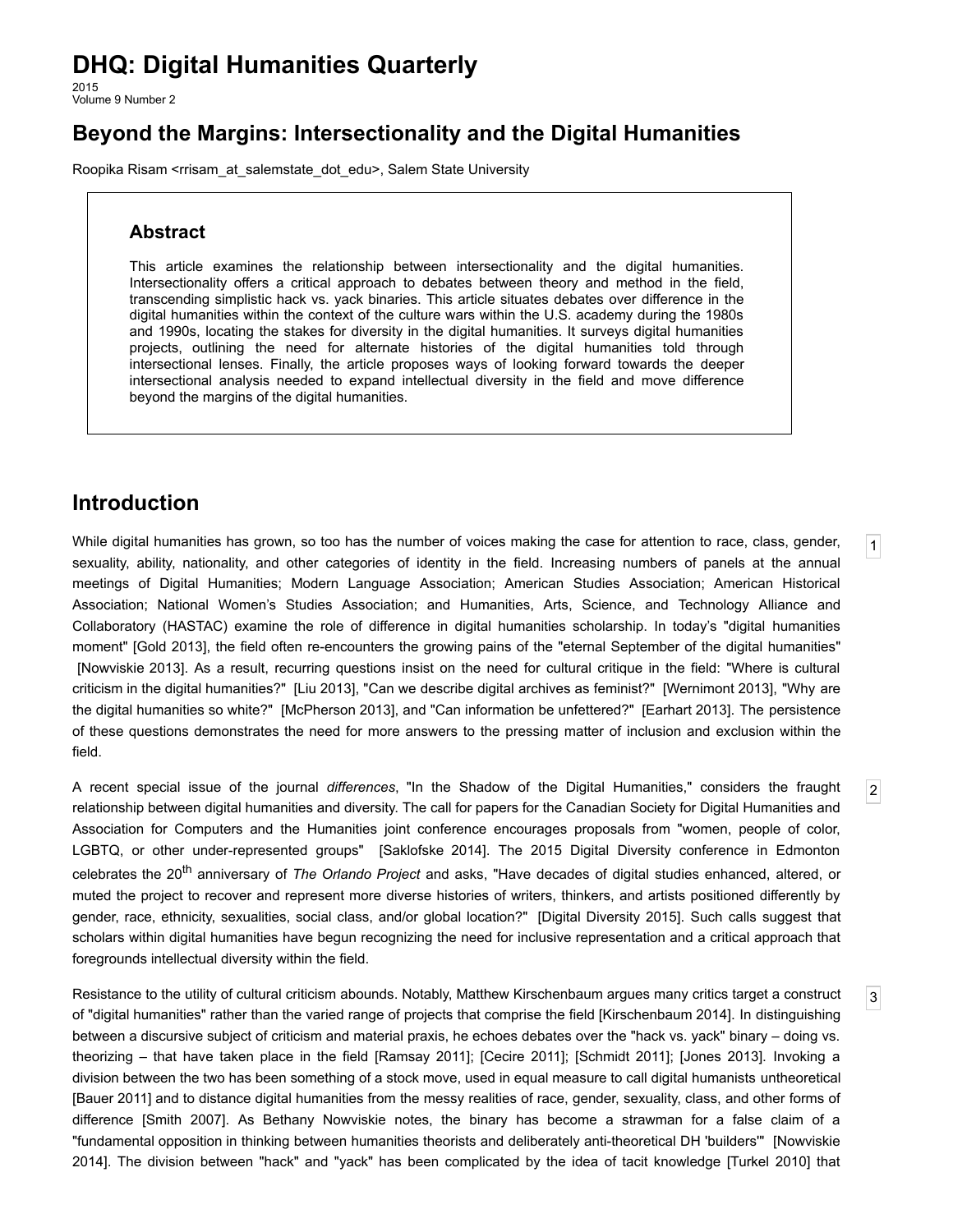emerges from "journeyman learning experiences" [[Nowviskie](#page-11-7) 2012] and by the intimate link between building and knowing within the field [[Rockwell](#page-12-5) 2011]; [\[Scheinfeldt](#page-12-6) 2010a]. Yet, the binary persists, both in questionable arguments that cultural criticism targets a discursive construction of the field alone and invalid claims that an emphasis on building makes digital humanities untheoretical.

<span id="page-1-0"></span>The relationship between theory and praxis is integral to the digital humanities. Connections between the two appear in the archives built, corpora analyzed, oral histories recorded, and geographies mapped. As Alan Liu has suggested, the practices of digital humanities make engagement with cultural critique online possible [Liu [2013\]](#page-11-1). In turn, theory contributes to the development of the field's metadiscourse and enables a critical look at material practices, including their omissions. Those of us who work with issues of difference often perceive the ways that many digital humanities projects fail to engage with race, gender, disability, class, sexuality, or a combination thereof. Some of the most developed digital humanities work – The Rossetti Archive, The Walt Whitman Archive, The William Blake Archive – preserve the writing of dead white men, specifically individuals unlikely to be forgotten in Anglophone literary history even if these projects did not exist. There are practical explanations for such subjects. For example, the body of pre-1923 public domain material digitized and ready for study privileges canonical writers and texts. As Earhart argues, fewer scholars are working with digital textual recovery and diversifying the available texts [[Earhart](#page-10-1) 2013]. Yet, as Skye Bianco has argued, the consolidation of digital humanities as a recognizable field for institutions and grantors has led to exposure for "disciplinarily legible projects" that rely on canonicity for justification, yielding a field that trades on "its kinship to much older modes of humanistic study" [[Bianco](#page-10-5) 2013]. Bianco describes this trend as a form of "retro-humanism" that does not account for recent developments in the humanities, like cultural studies, feminism, postcolonial studies, critical race studies, or queer studies [[Bianco](#page-10-5) 2013]. Earhart proposes that digital humanities might intervene by reviving digital textual recovery work and identifying the omissions of the canon: "crucial work by women, people of color, and the GLBTQ community" [\[Earhart](#page-10-1) 2013]. The stakes here are high; as digital humanities becomes the public face of the humanities through organizations like 4Humanities and HASTAC, retrohumanism cannot be the order of the day. Without attention to the omissions that exist within digital humanities scholarship, the field risks replicating the exclusions of a dominant culture that already relegates difference to its margins.

<span id="page-1-1"></span>To avoid this pitfall, we need critical approaches that transcend false binaries between "hack" and "yack." Intersectionality is one such frame that offers a way of examining the history of digital humanities to identify strategies for greater intellectual diversity in the field. Intersectionality originates in the work of Kimberlé Crenshaw, a legal scholar who sought a model for understanding the relationship between race, gender, and violence against women of color. The concept articulates Crenshaw's perception that "the experiences of women of color are frequently the product of intersecting patterns of racism and sexism" [[Crenshaw](#page-10-6) 1991, 1243]. Through her research with women living in shelters, Crenshaw saw the ways the women encountered "burdens, largely the consequence of gender and class oppression...compounded by the racially discriminatory employment and housing practices women of color often face, as well as by the disproportionately high unemployment among people of color" [[Crenshaw](#page-10-6) 1991, 1245–1246]. Crenshaw proposes that "multilayered and routinized forms of domination...often converge" to shape the experiences and limit the opportunities of women of color – black women in particular – whose concerns are not adequately represented by either anti-racist or feminist discourse alone [Crenshaw 1991, 1245]. From Crenshaw's grounded analysis in the 1980s to now, [intersectionality](#page-10-6) has come to signify the ways that oppression manifests through multiple facets of identity that confer or withhold privilege, unearned advantages that accrue to individuals on the basis of their identities [\[McIntosh](#page-11-8) 1990]. In its more expansive definition, intersectionality is generally understood to look beyond the race-class-gender triad described by Crenshaw to additional axes of difference including sexuality and ability. As a lens for scholarship in the digital humanities, intersectionality resists binary logic, encourages complex analysis, and foregrounds difference.

<span id="page-1-2"></span>This article proposes that intersectionality is a viable approach to cultural criticism in the digital humanities, enabling us to write alternate histories of the field that transcend simplistic "hack" vs. "yack" binaries. I begin by situating debates over difference in the digital humanities within the larger context of the culture wars within the US academy in the 1980s and 1990s to locate the stakes of diversity within the field. Then, I suggest what an intersectional approach to digital humanities might look like and offer a survey of projects through an intersectional lens. Finally, I suggest ways the field might look forward towards deeper intersectional analysis needed to develop a transformed, inclusive digital humanities.

## **The Lessons of Theory**

<span id="page-1-3"></span>In 2009, William Pannapacker called digital humanities "the next big thing," a move that recalls the rise of critical theory, the *last* big thing to shape the humanities [\[Pannapacker](#page-11-9) 2009]. Responses to digital humanities from cultural critics in the [5](#page-1-1)

[6](#page-1-2)

[7](#page-1-3)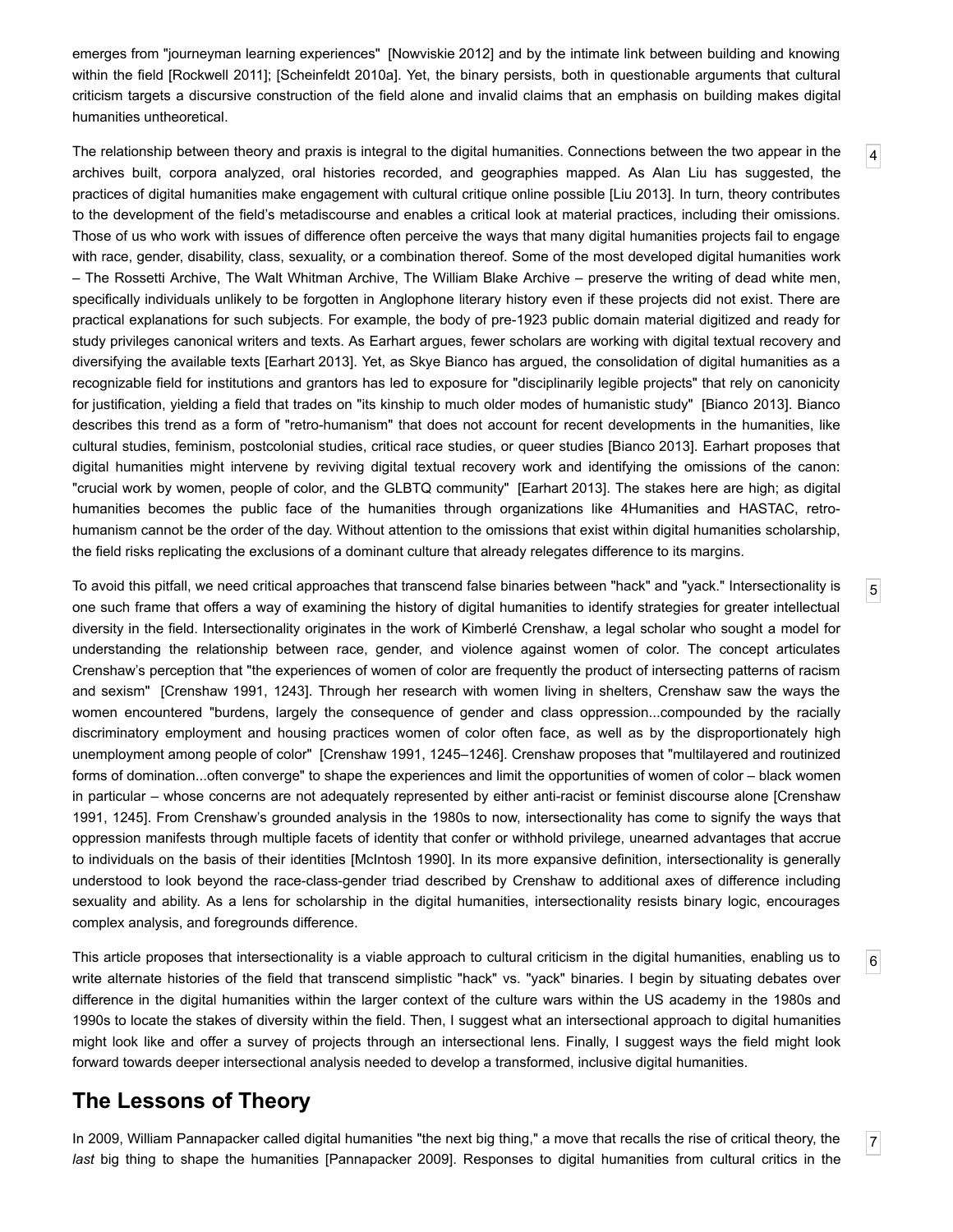mainstream press often echo the culture wars of the late 1980s and early 1990s, the struggle within the US academy over the fraught relationship between literature and theory. As the story goes, with the advent of theory, Shakespeare was going to be jettisoned for Saussure, Defoe for Derrida. Cultural critic Roger Kimball argued that "ideological posturing, pop culture, and hermetic word games" were supplanting humanities education [[Kimball](#page-11-10) 1990, 11]. Critics of the digital humanities have made analogous charges. For example, Adam Kirsch suggests, "...the very idea of language as the basis of humane education – even of human identity – seems to give way to a post- or pre-verbal discourse of pictures and objects. Digital humanities becomes another name for the obsequies of humanism" [\[Kirsch](#page-11-11) 2014]. Digital humanities reduces literature to "data." Distant reading is destroying close reading.

<span id="page-2-0"></span>History repeats itself in other ways too. The backlash against theory for its elision of difference resonates with arguments for cultural critique within digital humanities. Along with theory came criticism of its rise from black, ethnic, and women's studies. Many scholars in these fields were conscious of their hard-won gains during the 1960s and 1970s – establishing academic departments and journals and having their work recognized as scholarship – and worried their position within the academy would be jeopardized by the arrival of theory in the 1980s. They did not see theoretical models based on the work of Karl Marx, Michel Foucault, and Jacques Derrida as schools of thought that promoted their goals. Rather, they viewed the rise of theory in opposition to their work, which was located not in continental philosophy but in lived experiences of difference in the U.S.

<span id="page-2-1"></span>In her essay "The Race for Theory," Barbara Christian writes about the growing importance of theory in the academy in the late 1980s, articulating concerns about inclusion and exclusion that are strikingly relevant to the digital humanities. She begins, "The New Philosophers, eager to understand a world that is today fast escaping their political control, have redefined literature so that the distinctions implied by the term…have been blurred. They have changed literary critical language to suit their own purposes as philosophers, and they have reinvented the meaning of theory" [[Christian](#page-10-7) 1987, 51]. Just as theory's "New Philosophers" have begun transforming literary studies through theory, so too are digital humanists opening up new possibilities for scholarship. Christian's "literary critical language" is digital humanities' "methodologies." She anticipates a shift in the landscape of the academy, wondering what will happen to radical critics if theory becomes a defining part of literary scholarship and a commodity for appointment, tenure, and promotion. Christian sees the possibility of radical critique being domesticated as "black, women, [and] third world" scholars invested in intersectional approaches to literature are coerced into adopting the language of theory and "speaking a language and defining their discussion in terms alien to and opposed to our needs and orientations" [\[Christian](#page-10-7) 1987, 52]. Likewise, scholars in the digital humanities advocating for cultural critique recognize that engaging with difference is not only a question of representation but also one of method.

<span id="page-2-2"></span>Digital humanities scholars who work with difference fear for its viability, much like Christian and her colleagues worried about their relationship to theory in the 1980s. Will black, ethnic, and women's studies be legible within digital humanities? Will other forms of difference – gender, sexuality, ability – have a place in the field as well? Scholars who take up these issues focus on the ways digital humanities intersects with how we engage difference in our work. These approaches are grounded in core questions of difference above, articulated by Alan Liu, Jacqueline Wernimont, Tara McPherson, and Amy Earhart, among others. Newer groups within digital humanities have been inspired by their concerns. For example, #transformDH is "an academic guerilla movement seeking to (re)define capital-letter Digital Humanities as a force for transformative scholarship by collecting, sharing, and highlighting projects that push at its boundaries and work for social justice, accessibility, and inclusion" [\[transformDH](#page-12-7) 2012]. The roots of #transformDH lie in "intersectional critical cultural studies" such as "critical race and ethnic studies; feminist, gender, queer studies; postcolonial, transnational, diaspora; disability studies; DIY (Add your own!)" [Cong-Huyen 2013]. As a result, #transformDH operates under the assertion that "gender, sexuality, race, nationality, and ability are all central to how we encounter and participate in digital humanities" and that "we must work collectively towards transformative, social justice oriented engagements" [Cong-Huyen 2013]. Similarly, Postcolonial Digital Humanities, or #dhpoco, has sought to build a community of scholars working at the intersections of postcolonial studies and the digital humanities, to promote "global explorations of race, class, gender, sexuality, and disability within cultures of technology" [\[Risam](#page-11-12) 2013]. Another initiative, Global Outlook::Digital Humanities (GO::DH), a special interest group of the Alliance of Digital Humanities Organizations (ADHO), fosters communication and collaboration around the world, navigating not only geographic but also economic difference and the practical challenges of embracing multilingualism within ADHO. The organization has supported the development of regional and linguistic tracks like South Asian Digital Humanities, Red Humanidades Digitales, and Associação das Humanidades Digitais; a whisper campaign to facilitate on-the-fly translations at the Digital Humanities 2014 meeting; and Alex Gil's Around DH in 80 Days website that showcases the international scope of projects. Groups like #transformDH, Postcolonial Digital Humanities, and GO::DH

[10](#page-2-2)

[8](#page-2-0)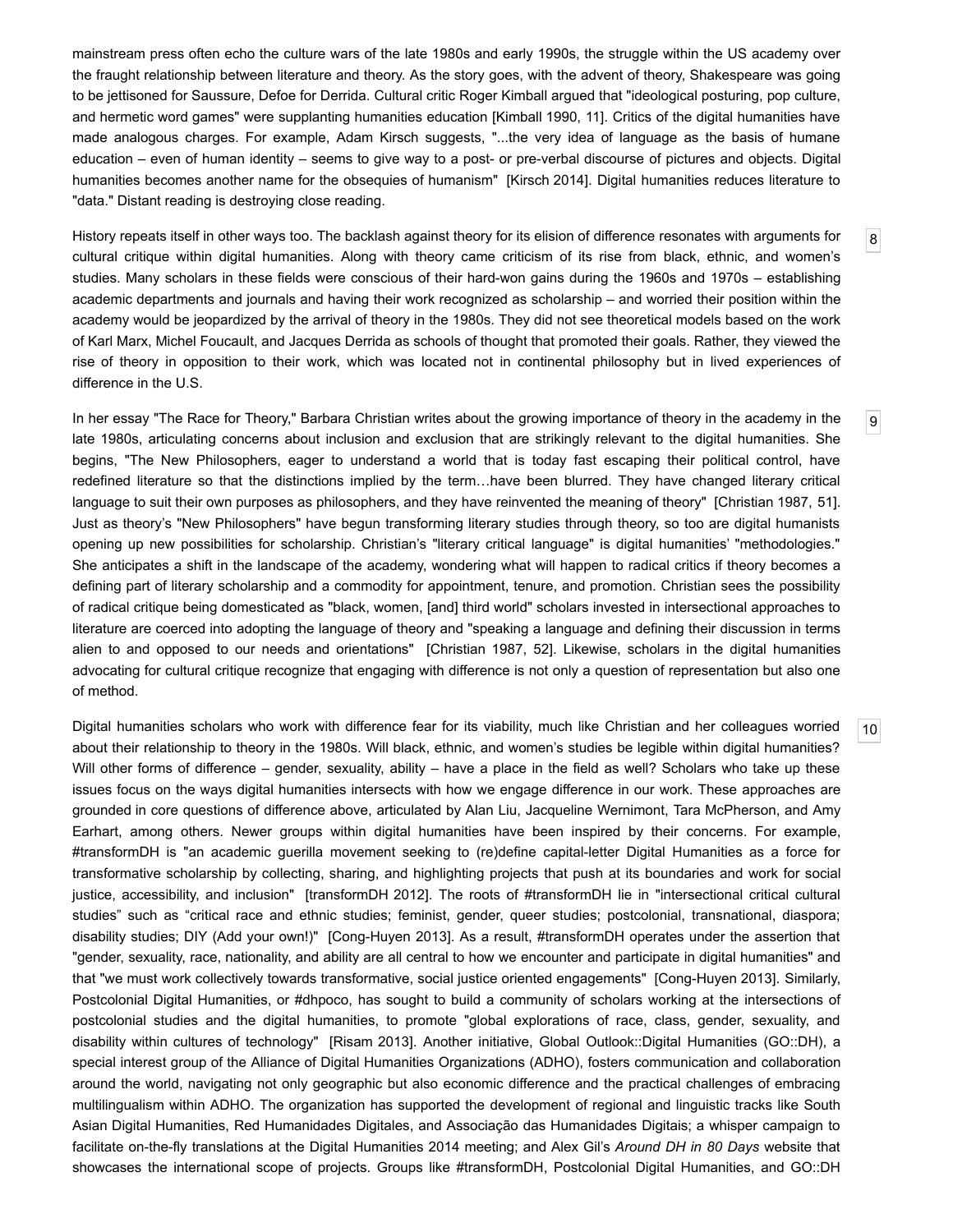situate their missions at the intersections of multiple axes of difference, recognizing the need for attention to the complex power relations that serve as barriers to achieving inclusivity within the digital humanities.

<span id="page-3-0"></span>The recent popularity of digital humanities obscures a longer history of which these initiatives are part. Just as Christian pushes back against the newness of theory and argues, "people of color have always theorized" [[Christian](#page-10-7) 1987, 52], there are earlier, oft-unrecognized instances of digital humanities work that engages with difference. Since the 1990s, Afrofuturist scholars have been framing technoculture through intersectional lenses. Afrofuturism is an African American literary and artistic movement that foregrounds speculative approaches to displacement, belonging, and home for the African diaspora. Its literary dimensions encompass science and speculative fiction by writers like Nalo Hopkinson, Octavia Butler, and Samuel R. Delaney, while its critical angle has considered the ways that blackness, gender, class, and sexuality intersect in technoculture. Alondra Nelson created the Afrofuturism listserv in the 1990s to examine futurist themes in African diasporic cultural production, blackness in science fiction, and the possibilities of black technoculture. Her 2001 edited volume *Technicolor: Race, Technology, and Everyday Life* (with Thuy Linh Tu) was one of the first collections to consider the influence of racial politics on technoculture, and she also edited a 2002 issue of *Social Text* on Afrofuturism, with an emphasis on how new media, culture, and technology influence the African Diaspora. Kali Tal, who developed the Afrofuturism website, is perhaps best known for her article "Life Behind the Screen," which considers omissions in cyberculture scholarship in the mid-1990s [Tal [1996](#page-12-8)]. Scholars like W.E.B. Du Bois, she argues, have been theorizing identity in ways useful for but largely ignored by cyberculture studies. This body of work, which situates the African diaspora within the digital milieu, exists alongside early efforts at textual recovery for African American studies during the 1990s. As Earhart has suggested, projects like *The Charles Chesnutt Archive* and *Race and Place: An AfricanAmerican Community in the Jim Crow South* embraced the affordances of emerging Internet technologies to resist canon bias among early digital projects [[Earhart](#page-10-1) 2013]. To recognize this work within digital humanities is to embrace the possibilities of digital cultural recovery for the African diaspora. Earhart herself has begun archiving and recovering early work through her project *The Diverse History of Digital Humanities*.

<span id="page-3-1"></span>Another area of scholarship that inspires digital humanities scholars invested in intersectionality is new media studies, which has been asking difficult questions about difference and the Internet since the 2000s. Lisa Nakamura's work interrogates the ways that online experiences shape perceptions of race, ethnicity, and identity, drawing on critical race theory as she identifies a relationship between operations of stereotypes online and offline [\[Nakamura](#page-11-13) 2002]; [\[Nakamura](#page-11-14) 2012]. She further suggests that the Internet is a space of re-embodiment along the lines of race and gender, as biotechnologies and other forces shape the online body [\[Nakamura](#page-11-15) 2007]. Similarly, Wendy Chun has examined how superficial views of difference have led to troubling beliefs that online spaces are disembodied and therefore insulated from the realities of social inequalities [\[Chun](#page-10-9) 2001]; [\[Chun](#page-10-10) 2005]. Anna Everett also takes up related issues, ranging from race in the digital public sphere [[Everett](#page-10-11) 2002] to black public life and black women's experiences online [\[Everett](#page-10-12) 2009] and the influence of intersectional forms of difference in video games [[Everett](#page-10-13) 2014]. Bringing a postcolonial lens to these debates, Pramod Nayar argues that technologized bodies are "raced, gendered, and classed, and situated in particular social, and economic, and cultural contexts" and emphasizes the importance of acknowledging subalternity in cyberspace [\[Nayar](#page-11-16) 2010, 66]. Drawing on theories of globalization as well as postcolonial studies, Radhika Gajjala examines the nature of South Asian technospaces, the effects of microfinance and peer-to-peer lending on women's craft communities, and the ways silence and voice are shaped online, insisting on the relationship between the local, global, and digital [\[Gajjala](#page-10-14) 2008]; [Gajjala 2012]. Attending to questions of media and migration, Isabelle Rigoni argues that [intersectionality](#page-10-15) is an important tool for analyzing ethnic minority media. She suggests that while representation is increasingly happening in digital media, little attention has been paid to how race, gender, and postcolonial migration together "produce and maintain the unequal distribution of power in the mediascape" [\[Rigoni](#page-11-17) 2012, 834]. Her work situates the affordances of intersectionality for analysis of digital media, arguing that it "provide[s] an important analytical and conceptual tool for enabling us to understand gender, race, and class, as dimensions of social identities in transition, especially as reflected in the media" [Rigoni 2012, 835]. Ben Aslinger and Nina Huntemann also identify a relationship between new media studies and [intersectionality,](#page-11-17) suggesting that new media studies may be a safe space for intersectional analysis and a challenge to the "often described conflation/caricature of the new media scholar as an apolitical white heterosexual male academic" [[Aslinger](#page-10-16) 2013, 11]. Together, these developments in new media speak to the strides that feminist, queer, and critical race theory scholars have made in interrogating the relationship between digital media and multiple categories of identity, changing the ways we understand the relationship between networks, digital media, and subjectivity.

<span id="page-3-2"></span>Recent calls for intersectional analysis in digital humanities are further indebted to Sandra Harding's ground-breaking work in feminist and postcolonial science and technology studies, which considers the relationship between feminist ways of [12](#page-3-1)

[13](#page-3-2)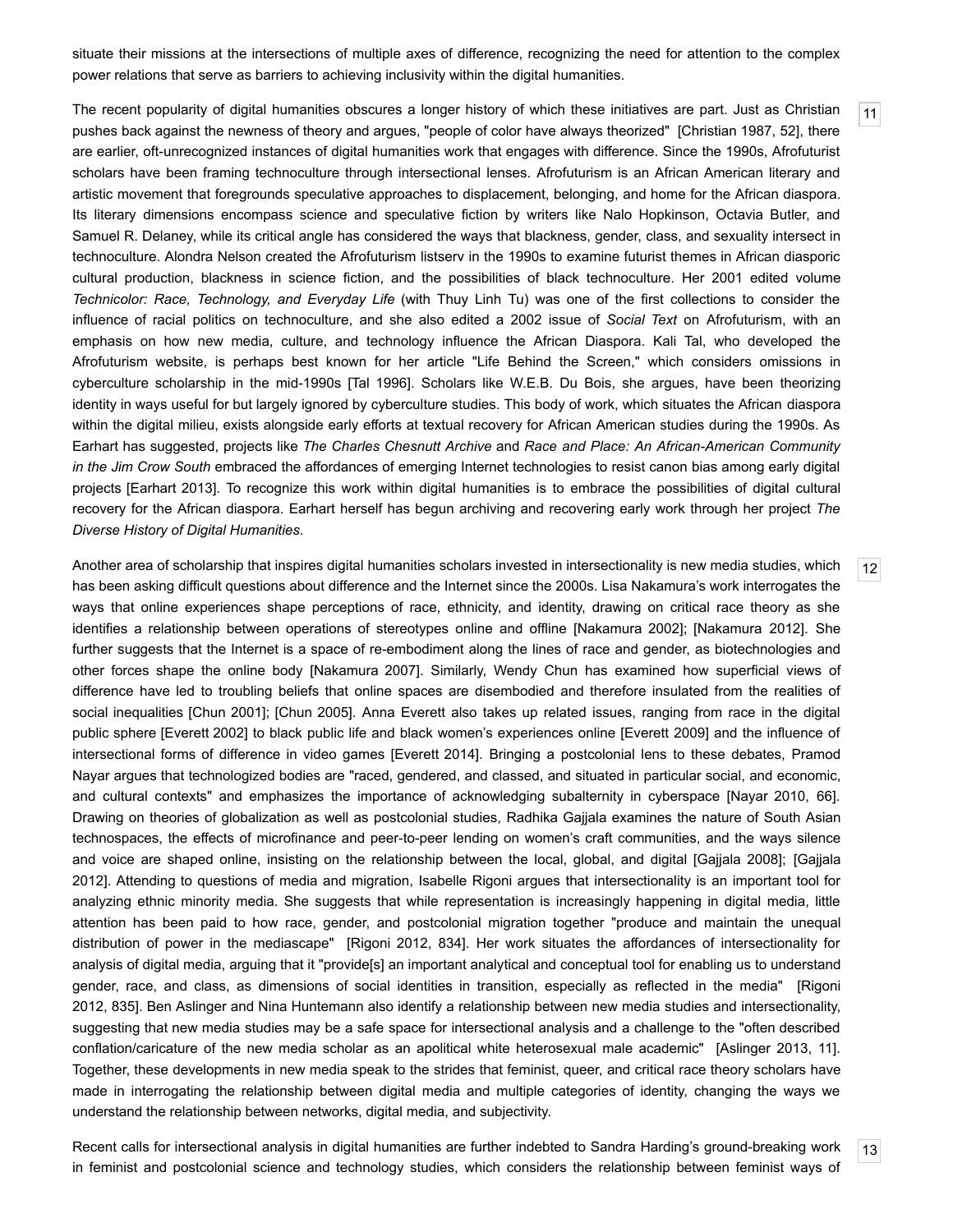knowing in scientific paradigms, the role of multiculturalism in science studies, and the imperialist foundations of European and American science [\[Harding](#page-10-17) 1998]; [[Harding](#page-11-18) 2008]. This scholarship speaks to the relationship between difference and technology in a range of intersectional forms. Implications for digital humanities include the emphasis on technoscience, which enables critical analysis of the materiality of digital and computational technologies in relation to power, embodiment, and difference. Emphasizing that technologies themselves are implicated in intersectionality, Claire Potter has suggested, "New digital technologies have their own history, one that is recent to be sure, but that nevertheless resonates to historical questions of race, class, gender, nationalism, and sexuality that are at the heart of a feminist intellectual enterprise" [Potter 2010, 358]. Together, these scholarly contributions to difference in [technoculture](#page-11-19) have places in the alternate histories we must write about the digital humanities. They offer models that foreshadow the role of intersectional analysis in the field by making the case that engagement with computational technologies is inextricably linked to questions of history, culture, identity, and difference. They hint at methods that advocate inclusion and critical analysis but are situated in the materiality of technologies – the very methods central to an intersectional approach to digital humanities.

## **Towards an Intersectional Digital Humanities**

<span id="page-4-0"></span>These concerns are vital to the analytical work of digital humanities, the computational technologies developed or used to produce scholarship, and the ways projects are designed. Like any scholarly field, digital humanities veers towards the monolithic, constructing centers and peripheries. Every definition is necessarily exclusionary but the task of defining is an inevitable part of academic practice. Yet, acts of exclusion often come at the expense of those who inhabit the margins and whose identities are shaped by intersecting axes of difference. This phenomenon manifests in multiple ways, from the [presumptive](#page-10-5) white maleness of digital humanities [\[Bailey](#page-10-18) 2011] to the canon bias within the field [\[Earhart](#page-10-1) 2013]; [Bianco 2013]. That is to say, this is not only a matter of the diversity of individuals within digital humanities but also of intellectual diversity. Therefore, it is incumbent on those at the center of the digital humanities to understand the position of those whose work dwells in the peripheries, to understand the historical legacies that link knowledge production with the denigration – even the destruction – of that which is other.

<span id="page-4-1"></span>What I offer here is the beginning of a genealogy that identifies the influences of intersectionality on digital humanities, in its approach to theory and practice. I chart the ways intersectionality has been part of conversations in the digital humanities and survey projects in which we might find hints of intersectionality. These are the traces on which we might build to properly situate intersectionality as critical approach to the field. Broad in range, hallmarks of intersectionality in digital humanities include common sense advice for cultivating a diverse community, theoretical models for understanding the ways difference shapes digital practices, applied theoretical models that position intersectionality as an already existing but oft-overlooked part of computation, and practical tweaks like acknowledging inclusions and exclusions in data or developing search functions that enable intersectional engagement. Projects that are explicitly intersectional in their design and development are more rare but nonetheless essential.

<span id="page-4-2"></span>Among early voices advocating for a theoretically intersectional approach to digital humanities is Martha Nell Smith, who proposes that the rigor of the field depends on it. She suggests, "Our pliant and accommodating standards need also to be more interdisciplinary and take into account the 'messy' facts of authorship, production, and reception: race, class, gender, and sexuality" [[Smith](#page-12-3) 2007, 2]. Undertaking such a task of "embracing messy humanity in all its diversities" is, according to Smith, "no longer a luxury for our community, it is a necessity" [\[Smith](#page-12-3) 2007, 2]. More recently, Smith has issued a call to integrate feminist, critical race, sexuality, and class-based analysis into digital humanities, particularly in digital archival practice. Such an approach would address questions like "How have these items of knowledge and the organizations and working groups who made them come into being? Who has stakes in their presentation? What is visible in these new media archives and what might not be? Can what is invisible but relevant be known to users of new digital archives?" [Smith 2014, 409]. To thaw the "frozen social relations" [\[Smith](#page-12-9) 2014, 404] that she identifies within digital humanities [scholarship,](#page-12-9) Smith suggests, "Producers should make every effort to make clear what has been occluded by remediation, by principles and practices of selection, and to unfreeze old binaries of authority and involve users in knowledge production" [Smith 2014, 409]. That is to say, digital humanities scholarship must be [selfreflexive,](#page-12-9) interrogating its own positionality within the broader landscape of knowledge production, along axes of difference.

<span id="page-4-3"></span>Another consideration is the tensions evoked by engagement with difference in the digital humanities. The field is beleaguered by its own creation myths and investment in "niceness," "collegiality," and "openness." Tom Scheinfeldt attributes this niceness to the field's investment in method, suggesting that methodological debates are easier to resolve than theoretical ones [[Scheinfeldt](#page-12-10) 2010b]. Conversely, Bianco has proposed that depictions of digital humanities as the

[14](#page-4-0)

[15](#page-4-1)

[16](#page-4-2)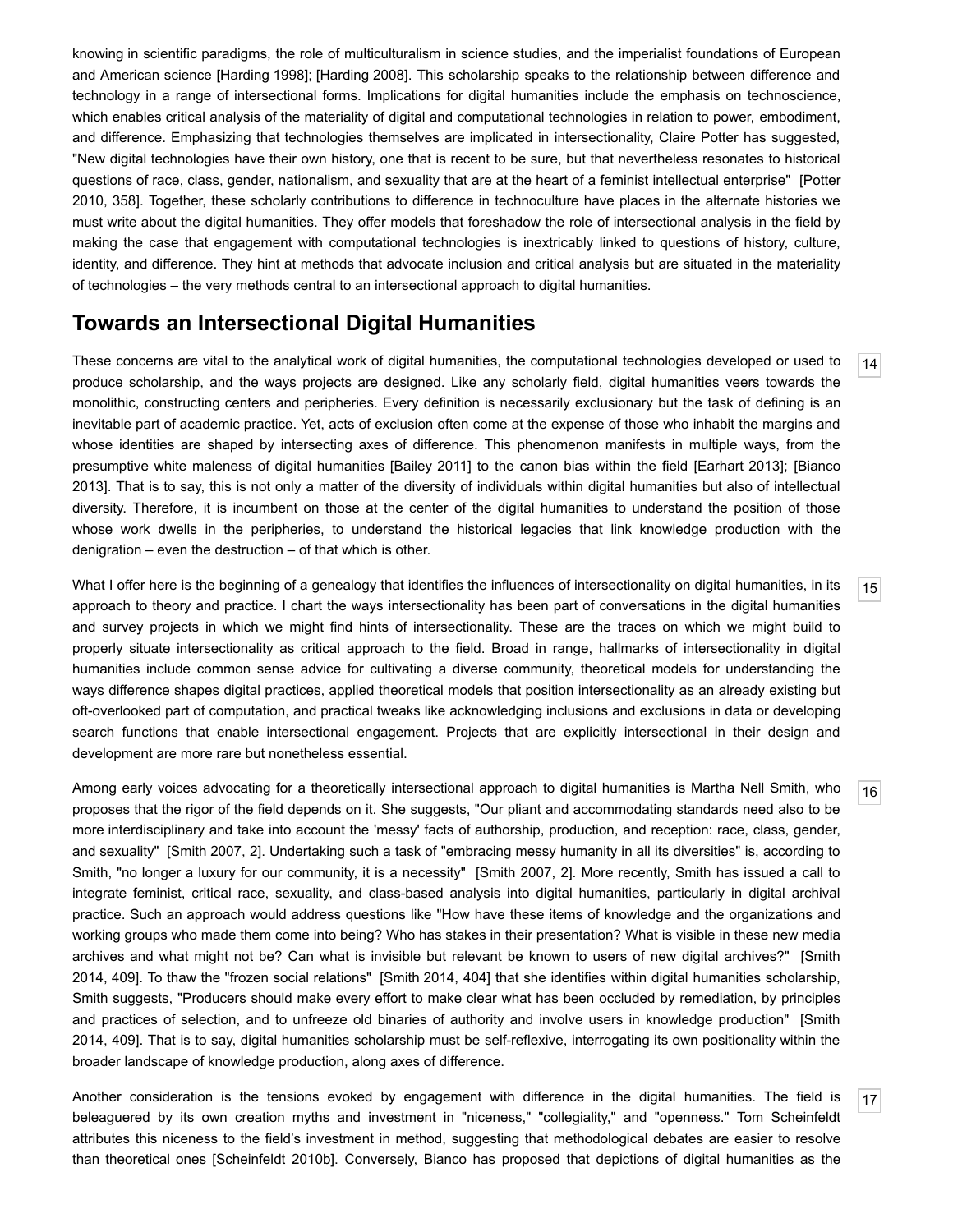"cool kids' table" from outside the field and the emphasis on niceness within mean digital humanities is "constructing itself through the competing narratives of privileged, middle-class, white high-school politics in tension with privileged, middleclass, white people who work 'nicely' together" [[Bianco](#page-10-5) 2013]. These issues – niceness, method, difference, theory – came to the fore in responses to Miriam Posner's essay about coding. While not opposed to code, Posner identifies the way that knowledge of coding plays out along gendered, classed, and racialized lines, noting that "men – middle-class white men" are more likely to have been encouraged to engage with computational technology at a young age [\[Posner](#page-11-20) 2012]. Identifying the intersectional structural biases influencing trends in who is most likely to know how to code, Posner suggests, "If you [digital humanists] want women and people of color in your community, if it is important to you to have a diverse discipline, you need to do something besides exhort us to code" [\[Posner](#page-11-20) 2012]. Responses to Posner's post, which included dissent, revealed how misunderstood the connection between theory and method can be. She responded by linking method – coding – to theory – arguing, "Let's make inequities of power something else we decide to abandon" and proposing guidelines for intersectional engagement in the digital humanities community: "1. Let's think about ways to build communities of underrepresented people...2. Let's acknowledge that we all do racist and sexist stuff sometimes...3. Let's talk about when our niceness could be shutting down important conversations...4. Let's believe people when they tell us they feel uncomfortable" [[Posner](#page-11-20) 2012]. Here, Posner identifies the influence of difference, arguably a theoretical concern, on method. These guidelines are a precondition to an intersectional response to difference in digital humanities that embraces the relationship between theory and method.

<span id="page-5-0"></span>Approaching difference by blending Smith's recommendations for intersectional analysis and Posner's community guidelines reveals the ways the field is already informed by intersectionality. As Bianco has suggested, computational scholarship already is "a radically heterogeneous and a multimodally layered – read, not visible – set of practices, constraints and codifications that operate below the level of user interaction" [\[Bianco](#page-10-5) 2013]. In that layer, operations of intersectionality may be visible if we look for them. Accordingly, Bianco notes, "Our ethics, methods and theory are *not transparent* in our tools, unless you have the serious knowhow to critically make them or hack them" [[Bianco](#page-10-5) 2013]. While digital humanists themselves may have access to that layer by virtue of technical skill, users engaging with digital humanities scholarship may not. Similarly, Smith argues, "Tools cannot be separated from the knowledge systems in which they have been imagined and made" but proposes we might frame [intersectional](#page-12-9) practices as tools themselves [Smith 2014, 408]. To do so would ensure that digital humanities scholarship unsettles essentialist categories, rather than reifying existing assumptions about race, gender, class, ability, sexuality, or other categories of difference. Therefore, it is incumbent on us to make the critical layers visible to users in the apparatus developed around our work.

<span id="page-5-1"></span>By approaching intersectionality in the digital humanities at the juncture of disciplinary knowledge and technical specification, we blend theory and method and avoid what Moya Bailey calls "the add and stir model of diversity, a practice of sprinkling in more women, people of color, disabled folks and assuming that is enough to change current paradigms" [\[Bailey](#page-10-18) 2011]. Bailey frames this issue in intersectional terms, proposing, "This identity based mixing does little to address the structural parameters that are set up when a homogeneous group has been at the center and don't automatically engender understanding across forms of difference" [\[Bailey](#page-10-18) 2011]. Axes of difference are fluid and converge in multiple ways. For example, the considerations necessary for a project on black lesbian activism would necessarily be different from one on oral histories of Latina transwomen; these might range from technical specifications to design principles to issues of safety that a public project might raise. As a result, there is not simply one way of doing intersectional digital humanities. Rather, it is a provisional lens that suggests practitioners begin their work with an understanding of the particularities necessary to design projects that account for influences of difference on knowledge-production. To date, we have few alternatives that enable such an approach. For example, Kara Keeling's "Queer OS" or "queer operating system" suggests that a queer perspective, broadly construed, would change how we view technology. Queer OS "would take historical, sociocultural, conceptual phenomena that currently shape our realities in deep and profound ways, such as race, gender, class citizenship, and ability … to be mutually constitutive with sexuality and with media and information technologies, thereby making it impossible to think of any of them in isolation" [[Keeling](#page-11-21) 2014, 153]. By viewing "queer" as an operating system, Keeling proposes to decenter social norms in favor of their alternatives. Moreover, she frames Queer OS in intersectional terms, emphasizing the relationship between sexuality and other categories like race, ability, and nationality. Offering another alternative, Fobazi M. Ettarh interrogates the relationship between Boolean search terms and intersectional identity. Describing her experiences in library school, she notes, "I am proof that these [race, gender, and sexuality] are not separate issues. I am not Black one day and Queer the next. Instead, I am Black AND Queer. In Principles of Searching we learn how important and, or, and nor are in Boolean searching. Too long the environment has been Black OR Queer" [\[Ettarh](#page-10-19) 2013]. As such, she identifies a conceptual fit between intersectionality and structures of information. These issues are further explored by Alexis Lothian and Amanda Phillips who ask, "Can digital humanities mean transformative critique?"

[19](#page-5-1)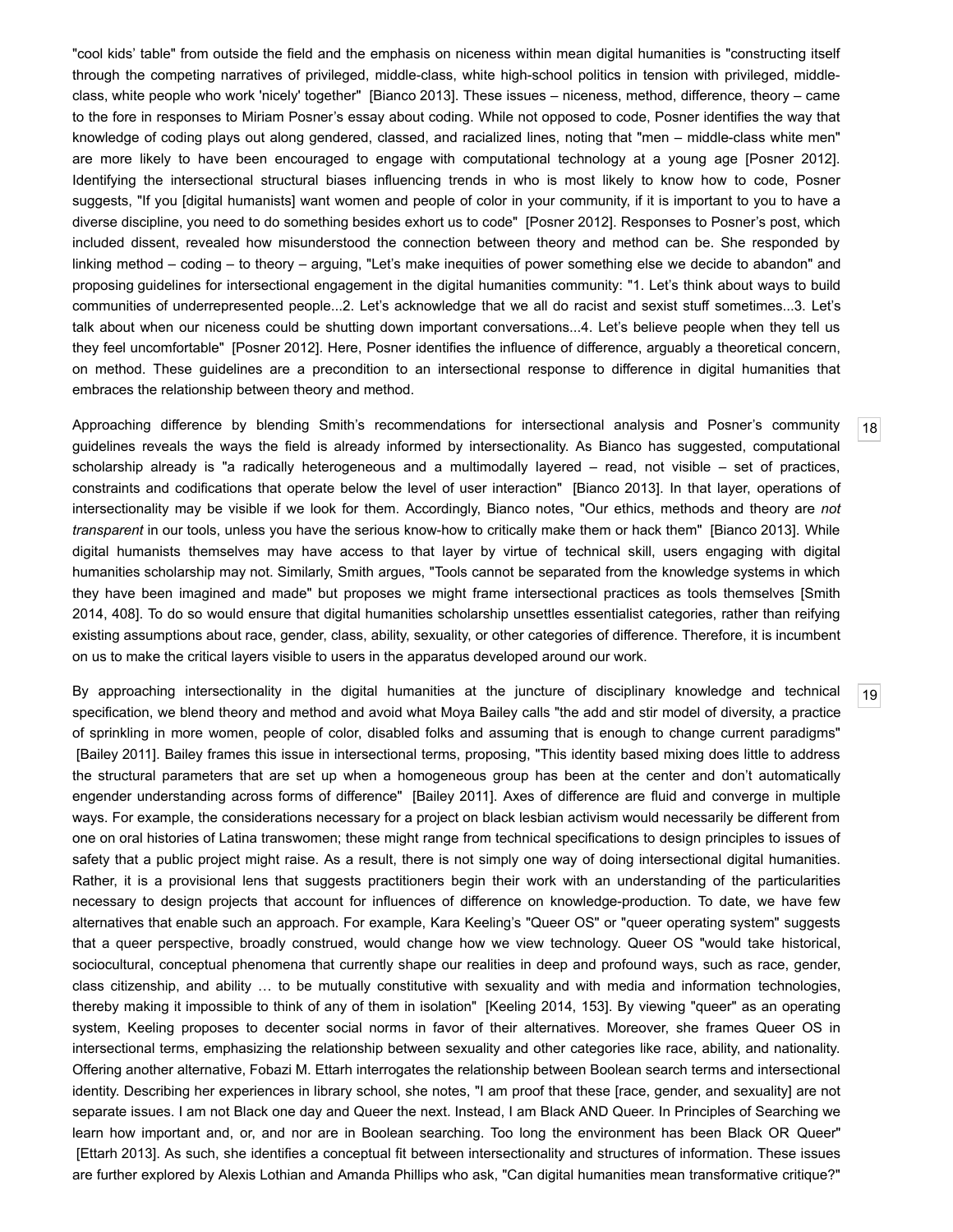[\[Lothian](#page-11-22) 2013]. They argue that if scholars in fields like ethnic studies, gender studies, cultural studies, disability studies, or queer studies are engaging with technology in their scholarship, they should "lay claim to our place within digital humanities" [\[Lothian](#page-11-22) 2013]. Through such an intersectional bent Lothian and Phillips look forward to transformative digital humanities "where neither the digital nor the humanities will be terms taken for granted" [[Lothian](#page-11-22) 2013]. These theoretical perspectives offer models of how intersectionality operates in relationship to the digital humanities, from the nature of computation itself to the way we constitute relationships between the humanistic inquiry and the digital.

<span id="page-6-0"></span>In additional to theoretical precursors, we have projects that, in their own ways, provide models for how to approach digital humanities through an intersectional lens. An acknowledgment of the inclusions and exclusions within a data set or the source material is an important start. Allison Booth's *Collective Biographies of Women* [\[CBW](#page-10-20)], for example, focuses on prosopography, or collective biography, a genre of text comprised of short biographies. Using print volumes and digital resources like Project Gutenberg or Google Books, *CBW* compiles biographical narratives and develops tools for prosopography. The project's "About" page offers an important model of how projects can be positioned in intersectional terms:

Prosopography must be selective, but it can claim a share of attention for marginal identities. Most women have gone missing in history and have no printed memorial. The Anglo-American catalogues in CBW tended to exclude all but the rare working woman, woman of color, or woman who did not belong to the Christian middle class of English descent. Religious nonconformists and various minorities nevertheless began to use this tool of recognition. The collections camouflage or accept some examples of diverse sexuality and same-sex relationships and many examples of single or old women. It is high-ranking women who pursue heterosexual affairs who get censured in these books — but not always or not with conviction. Some books celebrate opposites of the "good woman" type. The limitations of the lists – and any canons or lists – notwithstanding, a search through this bibliography and the books it registers helps to correct some distorted generalizations about the lack of records of women in the past. [\[CBW](#page-10-20)]

<span id="page-6-1"></span>The project's "Pop Chart" or index of most frequently recurring subjects indicates a bias towards white European or American women, with Pocahontas and Cleopatra being notable exceptions. However, the *CBW*'s proactive foregrounding of questions of race, class, gender, and sexuality in the fashioning of the project is a fitting model of how to engage with intersectional digital humanities. Key here is making the intersecting phenomena that shape a project visible even though they may not be readily understood. *The Orlando Project* does this as well. *Orlando* examines women's literary history but its focus on women's writing may obscure its intersectional underpinnings upon first glance. However, the scholarly introduction to the project notes that while gender is "an indispensable tool for historical analysis," the project creators "see gender as one among other constituents of identity" [\[Orlando](#page-11-23)]. Therefore, the project includes documents that examine race, class, sexuality or other categories of difference to illuminate the "cultural formation" of writers. Identifying such a frame, the project makes clear that its engagement with gender is situated in the flexible and provisional spirit of intersectionality.

<span id="page-6-2"></span>A project might also structure its search mechanism to optimize intersectional analysis. Brad Pasanek's *The Mind is a* Metaphor database, for example, makes clear that its scope and textual sources only cover 18<sup>th</sup> century British metaphors [\[Pasanek](#page-11-24)]. Yet, the metaphors themselves are tagged to enable intersectional searches. A user can sort by not only literary period, metaphor category, and genre but also gender, race, and nationality. Among the latter, "African or Afro-British" is one such category, which when selected with "female" produces a list of metaphors by Phillis Wheatley. Despite the predictable underrepresentation of black women in a database of 18<sup>th</sup> century British writing, the ability to navigate the database in such a way acknowledges the importance of intersectionality. The *Emory Women Writers Resource Project* (EWWRP) similarly foregrounds an intersectional approach through the way it structures project data. Among the collections through which the site is organized are "Native American," "Abolition, Freedom, and Rights," and "Women's Advocacy," but the collections are fluid, with texts fitting multiple categories appearing in more than one collection [\[EWWRP](#page-10-21)]. *A Celebration of Women Writers*, a site that preserves public domain women's texts compiled by Mary Mark Ockerbloom, also enables ethnicity as one method of browsing the archive [[Ockerbloom](#page-11-25) 2012].

<span id="page-6-3"></span>User integration is another way digital humanities projects can make intersectional interventions possible. *NINES: Nineteenth-century Scholarship Online* material is beginning to grow more diverse. Visible tags on the project website, including "women," "Chinese," "African," and "diaspora," suggest an effort to foreground a range of objects from 125 [20](#page-6-0)

[21](#page-6-1)

[22](#page-6-2)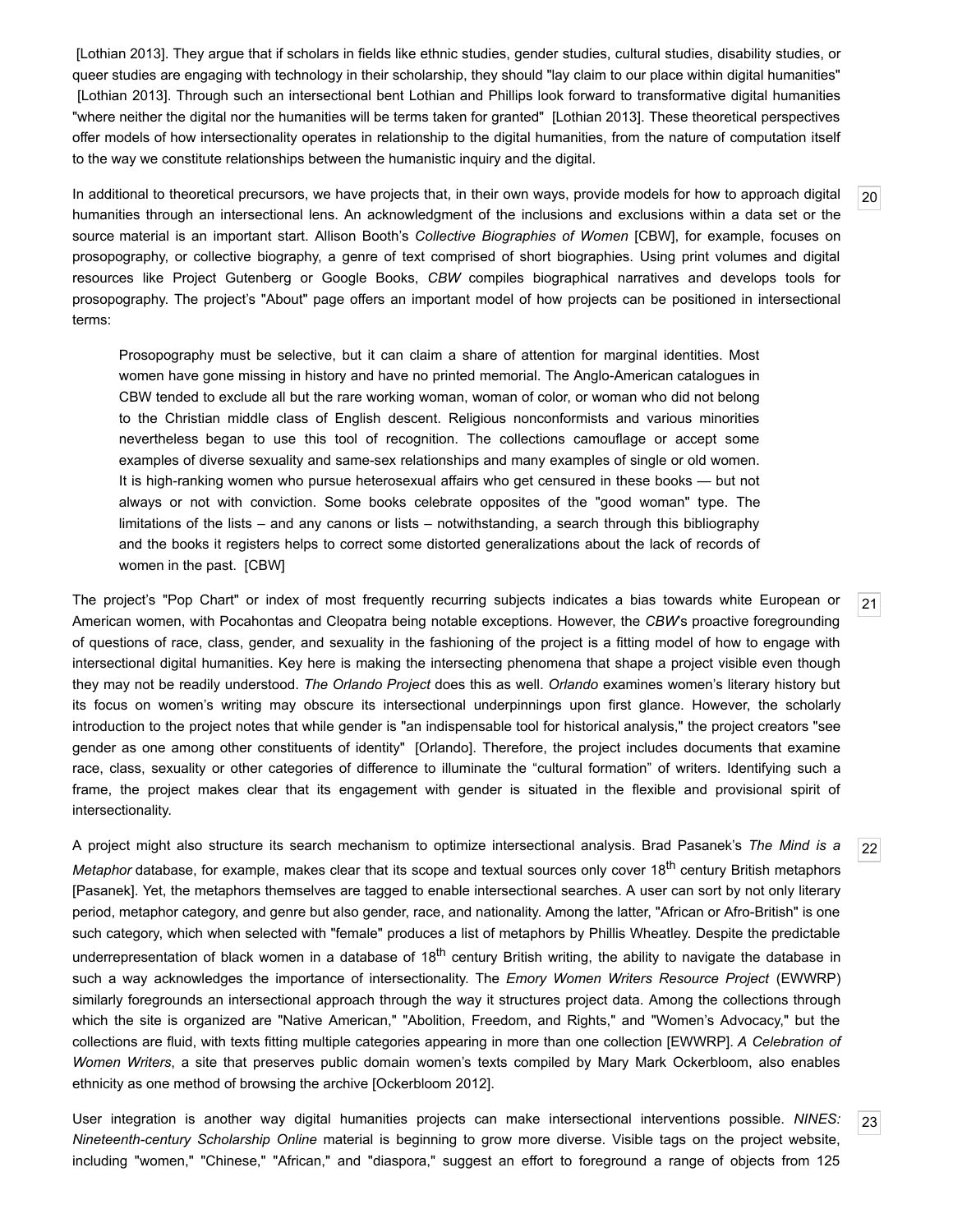federated websites. The Collex interface offers possibilities for creating exhibits, which allows users to interact with the material through curation; even users without specialized training could arrange the material to explore a range of topics through available objects. Moreover, Collex offers the possibility of expanding the archive of affiliated websites via RDF, allowing creators of substantial projects to seek peer review and inclusion in NINES. NINES demonstrates openness towards greater representation and offers tools to make that possible. *The Women Writers Project*, which undertakes electronic text encoding for pre-Victorian women's writing, includes a publication series called Women Writers in Context, which features exhibits "designed to engage readers in the exploration and discovery of topics related to early modern women's writing" [\[WWP](#page-12-11)]. One such exhibit on women and race allowed creator Kim Hall to explore the role of intersectional analysis and engagement with *The Women Writers Project*. Accordingly, she notes, "Rather than isolating race as a focus, the best research sees race in relation to concerns of gender, class, religion, and sexuality. To say that race is connected to these other social divisions is not to say that race is analogous to these other categories, nor is it to say that all marginalized people are oppressed or made marginal in the same ways" [Hall [1999\]](#page-10-22). Though the scope of *The Women Writers Project,* namely the periods of literary history it examines, privileges the writing of white women, the *Women Writers in Context* series signifies how scholars might find interpretive paths through the material. Through user engagement, these projects make intersectional analysis more legible in the archive.

<span id="page-7-0"></span>Beyond projects that address intersectionality indirectly, we can look to the examples of those that foreground it in project design. An example of an intersectional digital archive, Amy Earhart's project *The 19 th Century Concord Digital Archive* examines the relationship between Concord, Massachusetts and American literature and history. The archive "invites the scholar to utilize a broad set of digital documents to reconsider how the town and its writers are situated within broader scholarly conversations" [[CDA](#page-10-23)]. Addressing scope, the project statement notes, "These [Concord] authors interacted with groups less frequently recorded in textual documents of the time period: free African-Americans, Irish immigrants, the poor, and criminal class" [\[CDA\]](#page-10-23). The archive offers insight on these engagements across lines of gender, nationality, class, and more: "By digitizing a broad range of materials that represent the diverse people associated with literary production the archive allows scholars to rethink the way we conceptualize individual work associated with Concord, to redefine our assumptions about literary and historical representation, and to reconsider the very foundation of our disciplinary studies" [\[CDA\]](#page-10-23). The archive reflects Earhart's observation that "scholars invested in early work on race in digital humanities insisted on building editions and digital texts as activist intervention in the closed canon" [\[Earhart](#page-10-1) 2013]. Indeed, Earhart's own project is an example of what intersectional activism in the canon looks like.

<span id="page-7-1"></span>A further dimension to consider is how intersectional analysis can be engaged through text mining. In their work on the Black Drama database, Shlomo Argamon, Charles Cooney, Russell Horton, Mark Olsen, Sterling Stein, and Robert Voyer made space for intersectional structures within the database as they considered "the degree to which machine learning can isolate stylistic or content characteristics of authors and/or characters having particular attributes – gender, race, and nationality" [[Argamon](#page-10-24) 2009]. The database contains 963 texts written by 128 men and 243 by fifty-three women; 831 titles are by US authors while 375 are by authors from Caribbean or African countries. There are further variations in the number of speeches by women and male characters and black and white characters, with a small number of speeches by characters of other ethnic backgrounds. Metadata for the project contains 30 fields to describe characters and authors from the black stage, including "Race, age, gender, nationality, ethnicity, occupation, sexual orientation, performers, if a real person and type" [[Argamon](#page-10-24) 2009]. They use the ARTFL search system PhiloLogic, which "allows joining of object attribute searches, forming a matrix of author/title/character searching" [[Argamon](#page-10-24) 2009]. Argamon et al. demonstrate the range of intersectional analysis made possible by choice of platform, noting that "one can search for words in speeches by female, black American characters depicted by male, non-American authors in comedies first published during the first half of the 20<sup>th</sup> century" [\[Argamon](#page-10-24) 2009]. Argamon et al.'s work suggests how data mining can provide new understandings of language use and its relationship to representation. For example, they note that analysis of racial epithets reveals variations of language use based on gender and nation and propose that such test cases "hint at larger discursive and representation issues" [\[Argamon](#page-10-24) 2009]. As Argamon et al.'s work with the Black Drama database begins looking at how to represent attributes like gender, race or nation as textual characteristics through computation, we might ask, "Can the database be intersectional?"

<span id="page-7-2"></span>Conversation within the 2014 Critical Code Studies Working Group indicates the importance of intersectionality to our understanding of code as well. The CCSWG 2014 featured a week on "Feminist Programming," led by Arielle Schlesinger and featuring Jacqueline Wernimont and Ben Wiedermann as discussants. Schlesinger began by asking the group, "What is feminist code? What is feminist coding?" in relation to code snippets by Mez Breeze and micha cárdenas. Among the conversations generated were the relationship between executable code and cárdenas's work code poems, an issue raised

[25](#page-7-1)

[26](#page-7-2)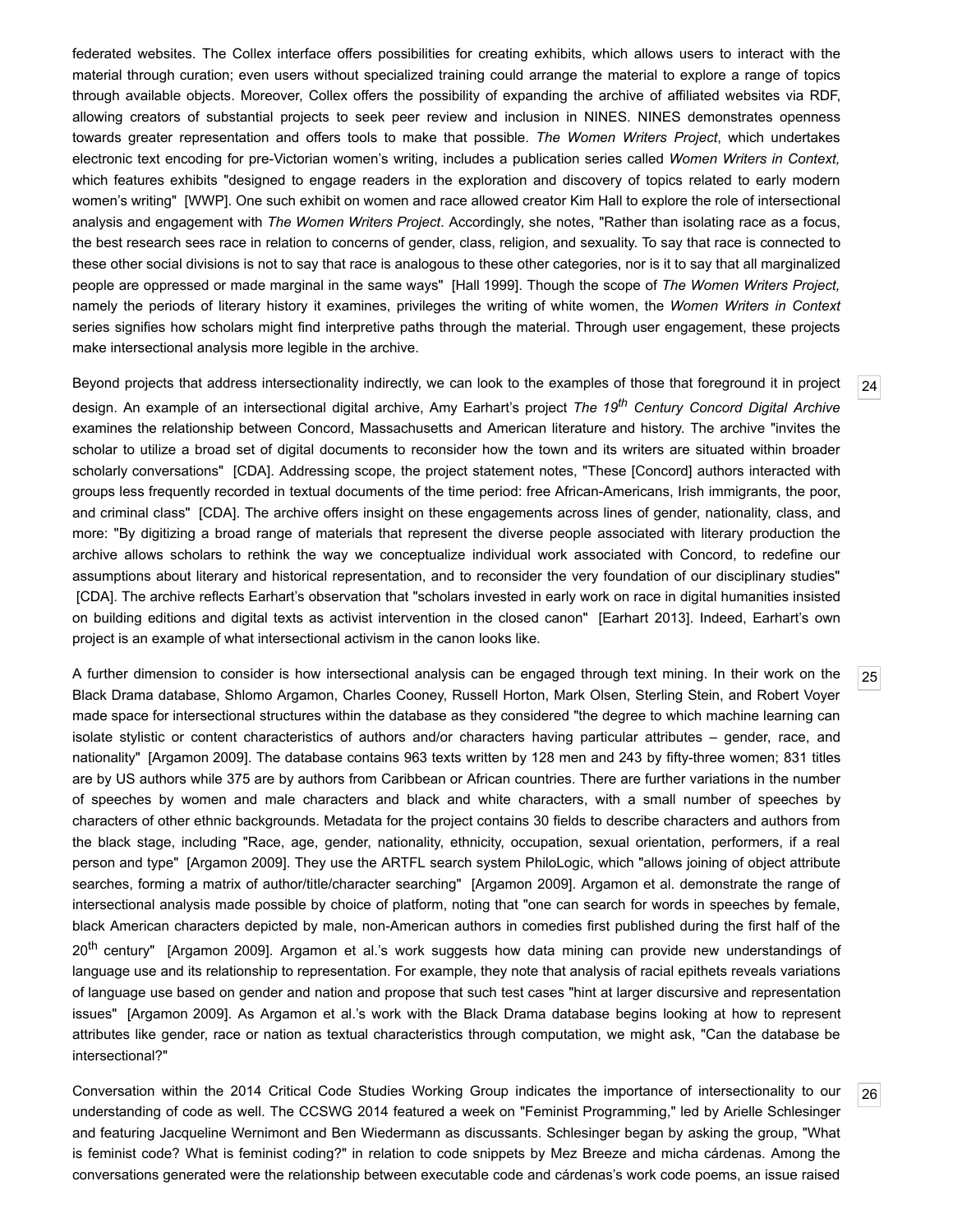by Mark Marino. cárdenas explained, "I am more committed to the visionary and speculative possibilities of these code snippets than their literal executable possibilities" [[Lasmana](#page-11-26) 2014]. Wernimont raised the issue of absence, evoking a generative possibility in "allowing the absent-presence of feminist executable code to operate as an irritant" [Lasmana 2014]. She described this in feminist terms as "an occasion to continue to question the structures that have not permitted such a thing to exist" [[Lasmana](#page-11-26) 2014]. cárdenas further complicated the notion of "feminist" by noting that "feminist without qualification can easily be equated to white, cis-gender, first world feminism," asking "What is gained and lost by the formulation of this code as feminist, as opposed to say, decolonial, in the sense of rejecting western systems of epistemology" and raising the question of the role of intersectionality in code [\[Lasmana](#page-11-26) 2014]. Viola Lasmana responded by invoking Trinh T. Minh-ha: "Shake syntax, smash the myths, and if you lose, unearth some new linguistic paths" (qtd. in [\[Lasmana](#page-11-26) 2014]. She suggests that such processes occur in the code poems written by cárdenas and Breeze. The question of executable code raises the issue of whether executability may be a limit to both intersectional praxis and digital humanities methodology. Given the reliance of digital humanities methodologies on executable code, is engaged intersectional work limited by it? By examining this question, we may consider the limits of code as not only sets of operations but also a language that may enable or foreclose intersectional conversations.

<span id="page-8-0"></span>Finally, practicing digital humanities through social media, Jessica M. Johnson's *The Codex,* is an example of intersectional engagement in digital humanities. *The Codex* is "a social media triptych" composed of three sites: *African Diaspora, PhD*, *Diaspora Hypertext*, and *Seeing Dark Matter* [[Johnson](#page-11-27) 2015]. Guiding the development of these sites is Johnson's intersectional praxis, which by her own description, is "anti-oppression, feminist and social justice oriented" [\[Johnson](#page-11-27) 2015]. *African Diaspora, PhD* showcases developments in African diaspora history, from an intersectional lens. A survey of recent posts shows attention to scholarship on a range of subjects like images of "faithful slaves" in Confederate discourse, including mammies and kinship, and race and gender in Atlantic New Orleans. Johnson's site is an important resource for African diaspora scholarship, which she frames in intersectional terms: "The field is also interdisciplinary, supporting and supported by research emerging from the fields of African, Africana/African-American, and Latin American studies; women, gender, and sexuality studies; and feminist, post-colonial, and race theory" [[Johnson](#page-11-27) 2015]. *Diaspora Hypertext* showcases Johnson's work as a "black feminist/radical woman of color digital humanist and media maker" [\[Johnson](#page-11-27) 2015]. Organized into "writing," "research," and "teaching" tracks, the site provides a range of resources on African Atlantic Diaspora history. Complementing these sites is Seeing Dark Matter, a Tumblr-driven digital archive devoted to black diasporic visual culture and to "processing Atlantic slavery through application, code, and screen" [\[Johnson](#page-11-27) 2015]. In its multiple modes, Johnson's work demonstrates how engaging a range of tools enables more full exploration of intersectionality within an interdisciplinary field.

<span id="page-8-1"></span>The theoretical approaches and projects I have described here are intentionally diverse in subject, providing a survey of intersectional traces in the digital humanities. Some projects, like Earhart's, Argamon et al.'s and Johnson's work, consciously integrate intersectionality into their design. Others, like *Orlando*, *CBW,* and *NINES*, suggest how intersectional engagement possible, even if not a primary goal. This cursory look for hints of intersectionality is intended as an opening salvo for new histories of the digital humanities that locate intersectionality at their center and intervene at the locus of theory and method. What I have offered here is the work of survey, a pre-cursor to the deep analysis necessary for further developing an intersectional history of digital humanities. Yet, I have only examined the relatively painless ways that intersectional perspectives can be integrated into scholarship: acknowledging the inclusions or exclusions of data, defining terms in inclusive ways, or adding another tag. This is the surface-level work of representation that is unlikely to destabilize the moorings of digital humanities. The pursuit of a more inclusive field only will begin by looking at these practices as ways of being thoughtful, intentional, and intersectional about digital humanities. Yet, painful work must be done too. This includes looking more closely at digital humanities projects, opening the black boxes to examine the imprints of intersectionality on archive, code, metadata, database, and more. In the writing and rewriting of these histories, digital humanities practitioners must situate them in the histories of Afrofuturism, digital textual recovery, new media studies, and science and technology studies, being careful not to erase or write over the contributions that scholars of race, class, gender, sexuality, disability, or other forms of difference are making to the digital humanities – or risk reaffirming the power of Western academic hegemony. Moreover, we must develop intersectional practices for the digital humanities that account for difference from the ground up, integrating theory and method. At the juncture of the two, we must attend to discourses and histories of race and racialization, complexities of gender, complications of class, the operations of sexuality, and their intersections. In doing so, we can create projects that engage, rather than rebuff, difference.

## **Conclusion**

[27](#page-8-0)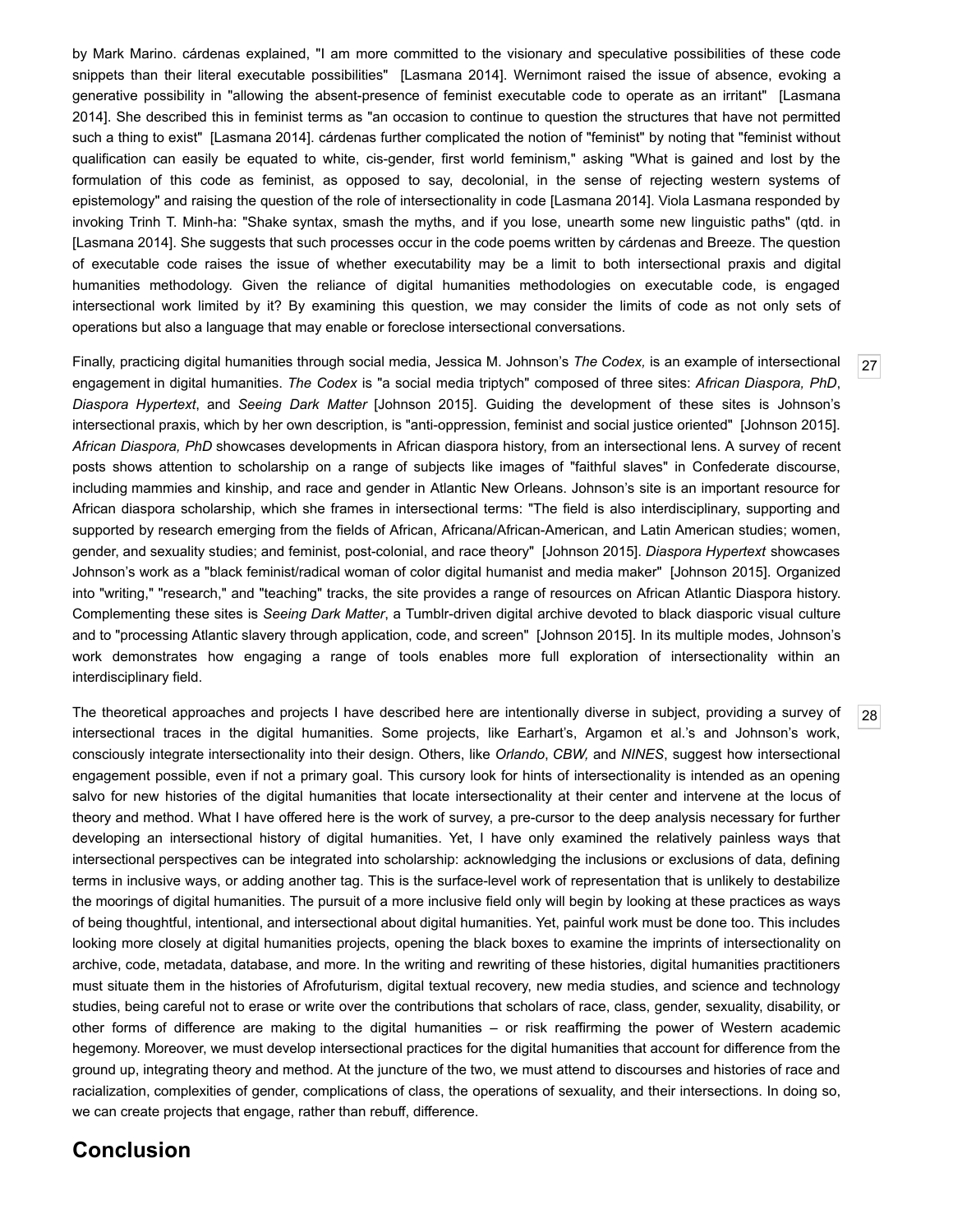<span id="page-9-0"></span>The affordances of the digital humanities are often thought to reside in its ethos of building and hacking, in the pursuit of knowledge that emerge from the act of making. As this survey of theoretical and project-based traces of intersectionality within digital humanities proposes, cultural critique is perhaps misunderstood by its detractors in the field as an attempt to force a theoretical rubric onto digital humanities or to rehearse a "hack" vs. "yack" binary. Rather, theoretical moves are implicit within digital humanities projects and excavating them is necessary to ensuring intellectual diversity. We have the opportunity to build a more inclusive field, new methodologies, and new forms of analysis.

<span id="page-9-1"></span>Why an intersectional approach? As Kathy Davis suggests, intersectionality is not a "normative straitjacket" or predetermined method of feminist analysis [\[Davis](#page-10-25) 2008, 79]. Drawing on Patricia Hill Collins's observation that intersectionality is often taken as pre-defined and ignores convergence and contradiction within intersectional scholarship, Anna Carastathis argues that intersectionality must be viewed as a provisional concept that "anticipates, rather than arrives at, the normative or theoretical goals often imputed to it" [[Carastathis](#page-10-26) 2014, 60]. The axes of difference within intersectionality are dynamic and do not operate in predictable ways; rather, they are fluid and constructed, the power valances in each in flux. Intersectionality is not a prescriptive method because there isn't one particular way of "doing" intersectionality. Rather, intersectional digital humanities asks us to begin with the specificities of a data set, identify the layers of difference that intersect within it, and use that knowledge as a basis for project design.

<span id="page-9-2"></span>The fluidity of intersectionality is a natural fit for the flexibility that digital humanities connotes. In its recent popularity, Patrik Svensson suggests, digital humanities has seen "a higher degree of heterogeneity and inclusion of other epistemic traditions" [[Svensson](#page-12-12) 2009]. He positions such growth in broad ways, suggesting we might view information technology as "a tool, an object of study, an exploratory laboratory, an expressive medium, and an activist venue" [[Svensson](#page-12-13) 2010]. [Svensson](#page-12-14) proposes that a "big-tent digital humanities" would encompass this proliferation of modes [Svensson 2013]. As an alternative to the tent, however, Svensson proposes a model of digital humanities that is a "meeting place, innovation hub, and trading zone" to emphasize "commitment to interdisciplinary work and deep collaboration" [[Svensson](#page-12-14) 2013]. The affordance of such a model is a "fractioned (not homogeneous) collaborative (not coerced) trading zone and a meeting space that supports deeply collaborative work, individual expression, unexpected connections, and synergetic power" [\[Svensson](#page-12-14) 2013]. To appreciate such benefits, Svensson argues, the digital humanities "needs to support and allow multiple modes of engagement between the humanities and the digital...[to] maximize points of interaction, tackle large research and methodology challenges, and facilitate deep integration between thinking and making" [[Svensson](#page-12-14) 2013]. These are the spaces where complex negotiations between theory and method are made possible. They require "difficult thinking," which Mark Sample defines as "imagining the world from multiple perspectives and wrestling with conflicting evidence about the world" [\[Sample](#page-12-15) 2014]. As Sample proposes, difficult thinking does not seek easy reconcilement for conflicting ideas but "faces these ambiguities head-on and even preserves them" [\[Sample](#page-12-15) 2014]. Intersectionality, in its emphasis on anti-essentialism and possibilities of accounting for competing axes of difference in multiple permutations, makes difficult thinking possible and perhaps even brings Svensson's vision of digital humanities to fruition.

<span id="page-9-3"></span>Working at the intersections of digital humanities and intersectionality, we can intervene in the false dichotomy between digital humanities and cultural critique. For, as Bianco reminds, "We are not required to choose between the philosophical, critical, cultural, and computational; we *are* required to integrate and to experiment" [[Bianco](#page-10-5) 2013]. Existing digital humanities projects provide examples of how, in small and large ways, theory and method can be combined to address recurring questions of the role of race, class, gender, ability, sexuality, nationality, and other categories of difference within the field. These phenomena subtend the development and production of digital humanities projects but they may not be evident. Therefore, it is incumbent on us, as digital humanities practitioners, to make them legible, to move them beyond the margins. To suggest we embrace intersectionality as a critical approach for the digital humanities is not to impose a static, single model of analysis. Rather, it opens space to engage with the variety of ways difference informs our work. There is no single way of being "intersectional" – instead, intersectionality privileges exploration and innovation in feminist praxis. And aren't exploration and innovation at the very heart of digital humanities?

# **Acknowledgments**

<span id="page-9-4"></span>I gratefully acknowledge the advice of Jacqueline Wernimont and three anonymous *DHQ* reviewers whose extensive, generous comments were indispensable to this article. I am also grateful for the valuable feedback on parts of this article presented at the Harriet Tubman Institute at York University and the Kelly Writers House at the University of Pennsylvania.

## [33](#page-9-4)

[32](#page-9-3)

[29](#page-9-0)

[30](#page-9-1)

[31](#page-9-2)

#### **Works Cited**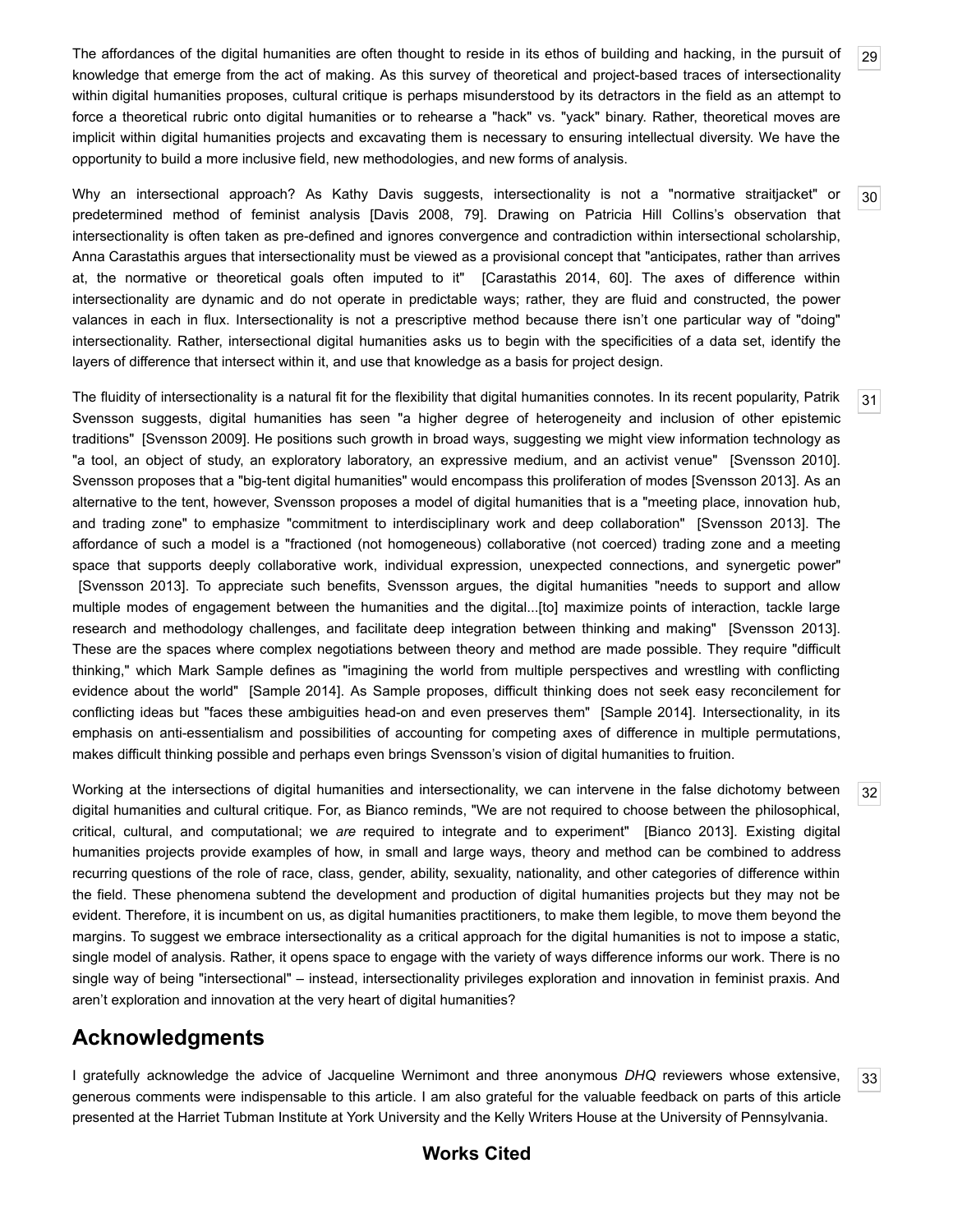- <span id="page-10-24"></span>**Argamon 2009** Argamon, S., Cooney, C., Horton, R., Olsen, M., Stein, S., Voyer, R. "Gender, Race, and Nationality in Black Drama, 19502006: Mining Differences in Language Use in Authors and Their Characters," *Digital Humanities Quarterly* 3.2 (2009).
- <span id="page-10-16"></span>**Aslinger 2013** Aslinger, B. and Huntemann, N. "Digital Media Studies Futures," *Media Culture, & Society* 35.1 (2013): 912.
- <span id="page-10-18"></span>**Bailey 2011** Bailey, M. "All the Digital Humanists Are White, All the Nerds Are Men, But Some of Us Are Brave," *Journal of Digital Humanities* 1.1 (2011).
- <span id="page-10-4"></span>**Bauer 2011** Bauer, J. "Who You Calling Untheoretical," *Journal of Digital Humanities* 1.1 (2011).
- <span id="page-10-5"></span>**Bianco 2013** Bianco, J.S. "This Digital Humanities Which Is Not One." In M. K. Gold (ed), *Debates in the Digital Humanities,* University of Minnesota Press, Minneapolis (2013).
- <span id="page-10-20"></span>**CBW** Collective Biographies of Women. "About." [http://womensbios.lib.virginia.edu/about.](http://womensbios.lib.virginia.edu/about)
- <span id="page-10-23"></span>CDA The 19<sup>th</sup>-Century Concord Digital Archive. "Project Overview." http://digitalconcord.tamu.edu/content/project-overview.
- <span id="page-10-26"></span>**Carastathis 2014** Carastathis, A. "Reinvigorating Intersectionality as Provisional Concept." In N. Goswami, M. M. O'Donovan, and L. Yount (eds), *Why Race and Gender Still Matter: An Intersectional Approach,* Pickering & Chatto Publishers, London (2014), pp. 59-70.
- <span id="page-10-3"></span>**Cecire 2011** Cecire, Natalia. "When Digital Humanities Was in Vogue," *Journal of Digital Humanities* 1.1 (2011)
- <span id="page-10-7"></span>**Christian 1987** Christian, B. "The Race for Theory," *Cultural Critique* 6 (1987): 51-63.
- <span id="page-10-9"></span>**Chun 2001** Chun, W. "Scenes of Empowerment: Virtual Racial Diversity and Digital Divides," *New Formations* 45 (2001): 169 188.
- <span id="page-10-10"></span>**Chun 2005** Chun, W. *Control and Freedom: Power and Paranoia in the Age of Fiber Optics*, MIT Press, Cambridge, MA (2005).
- <span id="page-10-8"></span>**Cong-Huyen 2013** Cong-Huyen, A. "Thinking Through Race (Gender, Class, & Nation) in the Digital Humanities: The #transformDH Example." https://prezi.com/ysz-t5mc7hyu/thinking-of-race-gender-class-nation-in-dh/.
- <span id="page-10-6"></span>**Crenshaw 1991** Crenshaw, K. "Mapping the Margins: Intersectionality, Identity Politics, and Violence Against Women of Color," Stanford Law Review 43 (1991): 1241-1299.
- **Crenshaw 2014** Crenshaw, K. "Justice Rising: Moving Intersectionally in the Age of Post-Everything." London School of Economics. <http://www.lse.ac.uk/newsAndMedia/videoAndAudio/channels/publicLecturesAndEvents/player.aspx?id=2360>.
- <span id="page-10-25"></span>**Davis 2008** Davis, K. "Intersectionality as Buzzword," *Feminist Theory* 9.1 (2008): 67-85.
- <span id="page-10-2"></span>**Digital Diversity 2015** Digital Diversity 2015. "CFP." <http://digitaldiversity2015.org/cfp/>.
- <span id="page-10-21"></span>**EWWRP** Emory Women Writers Resource Project. "About." <http://womenwriters.library.emory.edu/about.php>.
- <span id="page-10-1"></span>**Earhart 2013** Earhart, A. "Can Information Be Unfettered? Race and the New Digital Humanities Canon." In M. K. Gold (ed), *Debates in the Digital Humanities*, University of Minnesota Press, Minneapolis (2013).
- <span id="page-10-19"></span>**Ettarh 2013** Ettarh, F. M. "Black OR Queer? Life at the Intersection." Hack Library School. https://hacklibschool.wordpress.com/2013/11/19/black-or-queer-life-at-the-intersection/#more-8032.
- <span id="page-10-11"></span>**Everett 2002** Everett, A. "The Revolution Will Be Digitized: Afrocentricity and the Digital Public Sphere," *Social Text* 20.2 (2002): 125-146.
- <span id="page-10-12"></span>**Everett 2009** Everett, A. *Digital Diaspora: A Race for Cyberspace.* SUNY Press, Albany (2009).
- <span id="page-10-13"></span>**Everett 2014** Everett, A. Champlin, A. and Vanderhoef, J. "Race, Space, and Digital Games: An Interview with Anna Everett." *Media Fields Journal* 8 (2014).
- <span id="page-10-14"></span>**Gajjala 2008** Gajjala, R., Blair, K. and Tulley, C. (eds.). *Webbing Cyberfeminist Practice: Communities, Pedagogies, and Social Action.* Hampton Press, New York (2008).
- <span id="page-10-15"></span>**Gajjala 2012** Gajjala, R. *Cyberculture and the Subaltern*. Lexington Books, Lanham, MD (2012).
- <span id="page-10-0"></span>**Gold 2013** Gold, M. K. "The Digital Humanities Moment." In M. K. Gold (ed), *Debates in the Digital Humanities*, University of Minnesota Press, Minneapolis (2013).
- <span id="page-10-22"></span>**Hall 1999** Hall, K. "Women and Race." The Women Writers Project. <http://www.wwp.northeastern.edu/context/#rEss.race.xml>.
- <span id="page-10-17"></span>**Harding 1998** Harding, S. *Is Science Multicultural?: Postcolonialisms, Feminisms, and Epistemologies*. Indiana University Press, Bloomington, IN (1998).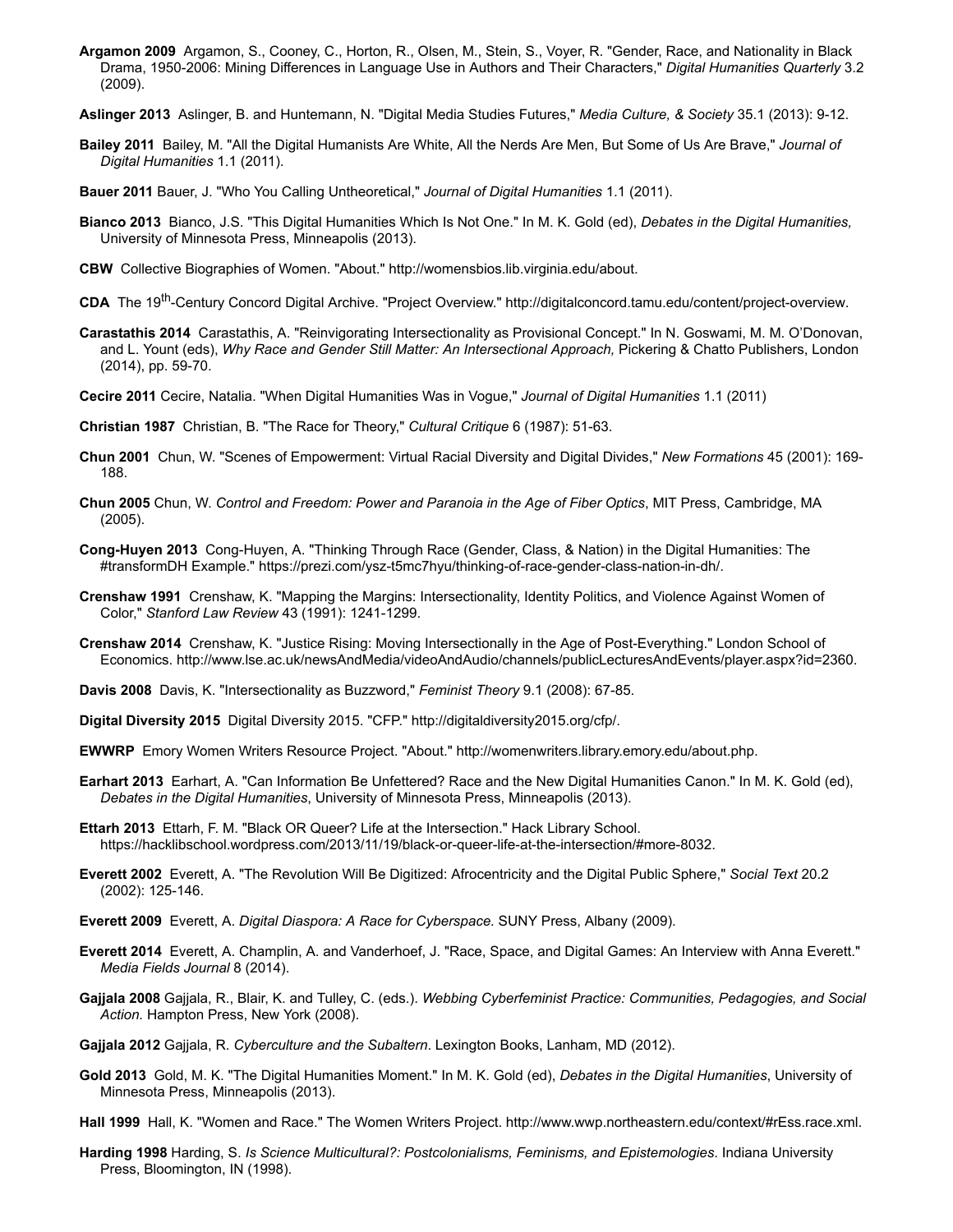<span id="page-11-18"></span>**Harding 2008** Harding, S. *Science from Below: Feminisms, Postcolonialisms, and Modernities*. Duke University Press, Durham, NC (2008).

<span id="page-11-27"></span>**Johnson 2015** Johnson, J. M. Diaspora Hypertext, the Blog. [http://diasporahypertext.com/.](http://diasporahypertext.com/)

<span id="page-11-5"></span>**Jones 2013** Jones, S. *The Emergence of the Digital Humanities*. Routledge, New York (2013).

<span id="page-11-21"></span>**Keeling 2014** Keeling, K. "Queer OS," *Cinema Journal* 53.2 (2014): 1527.

<span id="page-11-10"></span>**Kimball 1990** Kimball, R. *Tenured Radicals: How Politics Has Corrupted our Higher Education*. Ivan R. Dee, Chicago (1990).

- <span id="page-11-11"></span>**Kirsch 2014** Kirsch, A. "Technology is Taking Over English Departments: The False Promise of the Digital Humanities," *The New Republic*, 2 May 2014. http://www.newrepublic.com/article/117428/limits-digital-humanities-adam-kirsch.
- <span id="page-11-3"></span>**Kirschenbaum 2014** Kirschenbaum, M. "What is 'Digital Humanities,' and Why Are They Saying Such Terrible Things About It?" *differences* 25.1 (2014): 46-63.
- <span id="page-11-26"></span>**Lasmana 2014** Lasmana, V. "Critical Code Studies Working Group 2014: Week 2 Highlights." Critical Code Studies Working Group 2014. <http://haccslab.com/?p=85>.
- <span id="page-11-1"></span>**Liu 2013** Liu, A. "Where Is Cultural Criticism in the Digital Humanities?" In M. K. Gold (ed), *Debates in the Digital Humanities*, University of Minnesota Press, Minneapolis (2013).
- <span id="page-11-22"></span>**Lothian 2013** Lothian, A. and Phillips, A. "Can Digital Humanities Mean Transformative Critique?" *e-Media Studies* 3.1 (2013).
- <span id="page-11-8"></span>**McIntosh 1990** McIntosh, P. "White Privilege: Unpacking the Invisible Knapsack," *Independent School* (1990): 3136.
- <span id="page-11-2"></span>**McPherson 2013** McPherson, T. "Why Are the Digital Humanities So White? or Thinking the Histories of Race and Computation." In M. K. Gold (ed), *Debates in the Digital Humanities*, University of Minnesota Press, Minneapolis (2013).
- **NINES** NINES: Nineteenth-century Scholarship Online. "Collex." <http://www.nines.org/about/software/collex/>.

<span id="page-11-13"></span>**Nakamura 2002** Nakamura, L. *Cybertypes: Race, Ethnicity, and Identity on the Internet*. Routledge, New York (2002).

- <span id="page-11-15"></span>**Nakamura 2007** Nakamura, L. *Digitizing Race: Visual Cultures of the Internet*. University of Minnesota Press, Minneapolis (2007).
- <span id="page-11-14"></span>**Nakamura 2012** Nakamura, L and ChowWhite, P. (eds). *Race After the Internet.* Routledge, New York (2012).

<span id="page-11-16"></span>**Nayar 2010** Nayar, P. *An Introduction to New Media and Cybercultures*. John C. Wiley and Sons, Malden, MA (2010).

- **Nelson 2001** Nelson, A. and Tu, T. L. N. *Technicolor: Race, Technology, and Everday Life*. NYU Press, New York (2001).
- <span id="page-11-7"></span>**Nowviskie 2012** Nowviskie, B. "Don't Circle the Wagons." Bethany Nowviskie. http://nowviskie.org/2012/dont-circle-thewagons/.
- <span id="page-11-0"></span>**Nowviskie 2013** Nowviskie, B. "Eternal September of the Digital Humanities." In M. K. Gold (ed), *Debates in the Digital Humanities*, University of Minnesota Press, Minneapolis (2013).
- <span id="page-11-6"></span>**Nowviskie 2014** Nowviskie, B. "On the Origins of 'Hack' and 'Yack,'" *Journal of Digital Humanities* 3.2 (2014).
- <span id="page-11-25"></span>**Ockerbloom 2012** Ockerbloom, M. M. A Celebration of Women Writers. <http://digital.library.upenn.edu/women/>.
- <span id="page-11-23"></span>**Orlando** The Orlando Project. "Literary History–With a Difference." http://orlando.cambridge.org/public/svDocumentation? [formname=t&d\\_id=LITERARYHISTORYWITHADIFFERENCE.](http://orlando.cambridge.org/public/svDocumentation?formname=t&d_id=LITERARYHISTORYWITHADIFFERENCE)
- <span id="page-11-9"></span>**Pannapacker 2009** Pannapacker, W. "The MLA and the Digital Humanities," *The Chronicle of Higher Education*, 28 December 2009. http://chronicle.com/blogPost/The-MLAthe-Digital/19468/.
- <span id="page-11-24"></span>**Pasanek** Pasanek, B. "About." The Mind Is a Metaphor. [http://metaphors.iath.virginia.edu/about.](http://metaphors.iath.virginia.edu/about)
- <span id="page-11-20"></span>**Posner 2012** Posner, M. K. "Some Things to Think About Before You Exhort Everyone to Code." Miriam Posner's Blog. http://miriamposner.com/blog/some-things-to-think-about-before-you-exhort-everyone-to-code/.
- <span id="page-11-19"></span>**Potter 2010** Potter, C. B. "Thou Shalt Commit: The Internet, New Media, and the Future of Women's History," *Journal of Women's History* 25.4 (2013): 350-362.
- <span id="page-11-4"></span>Ramsay 2011 Ramsay, S. "Who's In and Who's Out." Stephen Ramsay. http://stephenramsay.us/text/2011/01/08/whos-in-and $whos$ - $out/$ .
- <span id="page-11-17"></span>**Rigoni 2012** Rigoni, I. "Intersectionality and Mediated Cultural Production in a Globalized PostColonial World," *Ethnic and Racial Studies* 35.5 (2012): p. 834-849.
- <span id="page-11-12"></span>**Risam 2013** Risam, R. and Koh, A. Postcolonial Digital Humanities. [http://dhpoco.org.](http://dhpoco.org/)